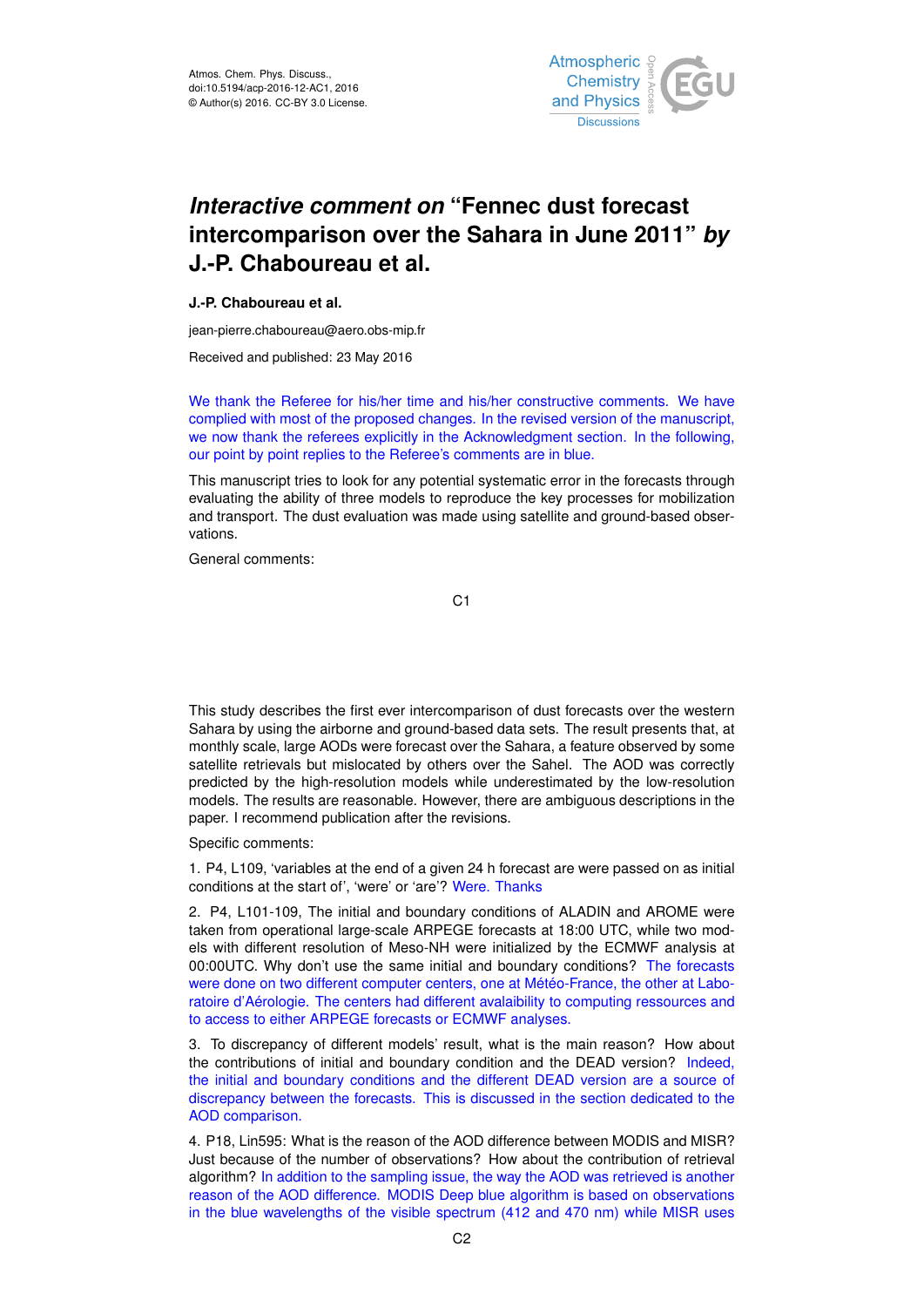four narrow spectral bands centered at 446, 558, 672, and 866 nm and nine distinct zenith angles). AOD products are then referenced to 550 and 558 nm for MODIS and MISR, respectively. Banks et al. (RSE 2013) have also shown that, over North Africa and during the Fennec campaign, AODs retrievals from these sensors were sensitive to meteorological conditions as well as to the emissivity of underlying surfaces. This information is now included in the revised version of the manuscript.

5. The aerosol emission field is not needed to input for models? It is calculated by model itself? The emission field is a diagnostic computed from the wind field and the surface characteristics at every time step and for every model mesh over land. This field was saved in the course of the ARPEGE and Meso-NH runs. Unfortunately, it was computed but not saved as an output field in the AROME simulations.

6. What is the height of wind filed used to calculate the dust emission? Same or not in three models? The wind field used for calculating the dust emission is the one at the lowest level. The lowest level differs between each model. Note that ARPEGE and AROME used a terrain-following vertical grid in pressure coordinates while it is in altitude coordinates for Meso-NH.

7. As shown in the paper, the simulation abilities of three models are different even over same area. How about the land surface situation in each model? Same or different? For all three models, the topography is derived from the GTOPO30 database, the soil characteristics are obtained from the FAO database and the vegetation is from the ECOCLIMAP database. So the land surface characteristics of each model are derived from the same databases. However they differ between the models as a result of the interpolation of these gridded databases at the horizontal resolution of the models.

8. As shown in L68 on P3, 'The objectives of this intercomparison were to look for any potential systematic error in the forecasts...', How to ensure the error is systematic and how to eliminate such error in forecasts reasonably? We did not find any systematic errors, except the low bias in the model-derived AOD over Tamanrasset. In that case,

C3

we hypothesize that a process is not included/reproduced in the DEAD scheme, i.e. the remobilization of dust transported from remote sources, which is frequently observed in this region. We believe that improving this aspect of the DEAD scheme could improve dust forecasts, not only in northern Africa.

9. On the research of dust, there are many studies on the dust property and transport basing on the observation and simulation over the world, such as:

Kaufman, Y. J., Tanré, D., Dobocik, O., Karnieli, A., and Remer, L. A.: Absorption of sunlight by dust as inferred from satellite and groundbased remote sensing, Geophys. Res. Lett., 28, 1479–1482, 2001.

Takemura, T., Uno, I., Nakajima, T., Higurashi, A., and Sano, I.: Modeling study of longrange transport of Asian dust and anthropogenic aerosols from East Asia, Geophys. Res. Lett., 29, 2158, doi:10.1029/2002GL016251, 2002.

Chen, S., J. Huang, C. Zhao, Y. Qian, R. Leung, and B. Yang, 2013: Modeling the transport and radiative forcing of Taklimakan dust over the Tibetan Plateau: A case study in the summer of 2006, Journal of Geophysical Research: Atmospheres, 118, doi:10.1002/jgrd.50122.

Bi, J., J. Huang, Q. Fu, X. Wang, J. Shi, W. Zhang, Z. Huang, and B. Zhang, Toward characterization of the aerosol optical properties over Loess Plateau of Northwestern China, Journal of Quantitative Spectroscopy & Radiative Transfer, 112 (2) (2011), 346- 360.

Liu, Y., J. Huang, G. Shi, T. Takamura, P. Khatri, J. Bi, J. Shi, T. Wang, X. Wang, and B. Zhang, Aerosol optical properties and radiative effect determined from sky-radiometer over Loess Plateau of Northwest China, Atmospheric Chemistry and Physics, 11 (22) (2011), 11455-11463, doi:10.5194/acp-11-11455-2011.

Huang, J., W. Zhang, J. Zuo, J. Bi, J. Shi, X. Wang, Z. Chang, Z. Huang, S. Yang, B. Zhang, G. Wang, G. Feng, J. Yuan, L. Zhang, H. Zuo, S. Wang, C. Fu and